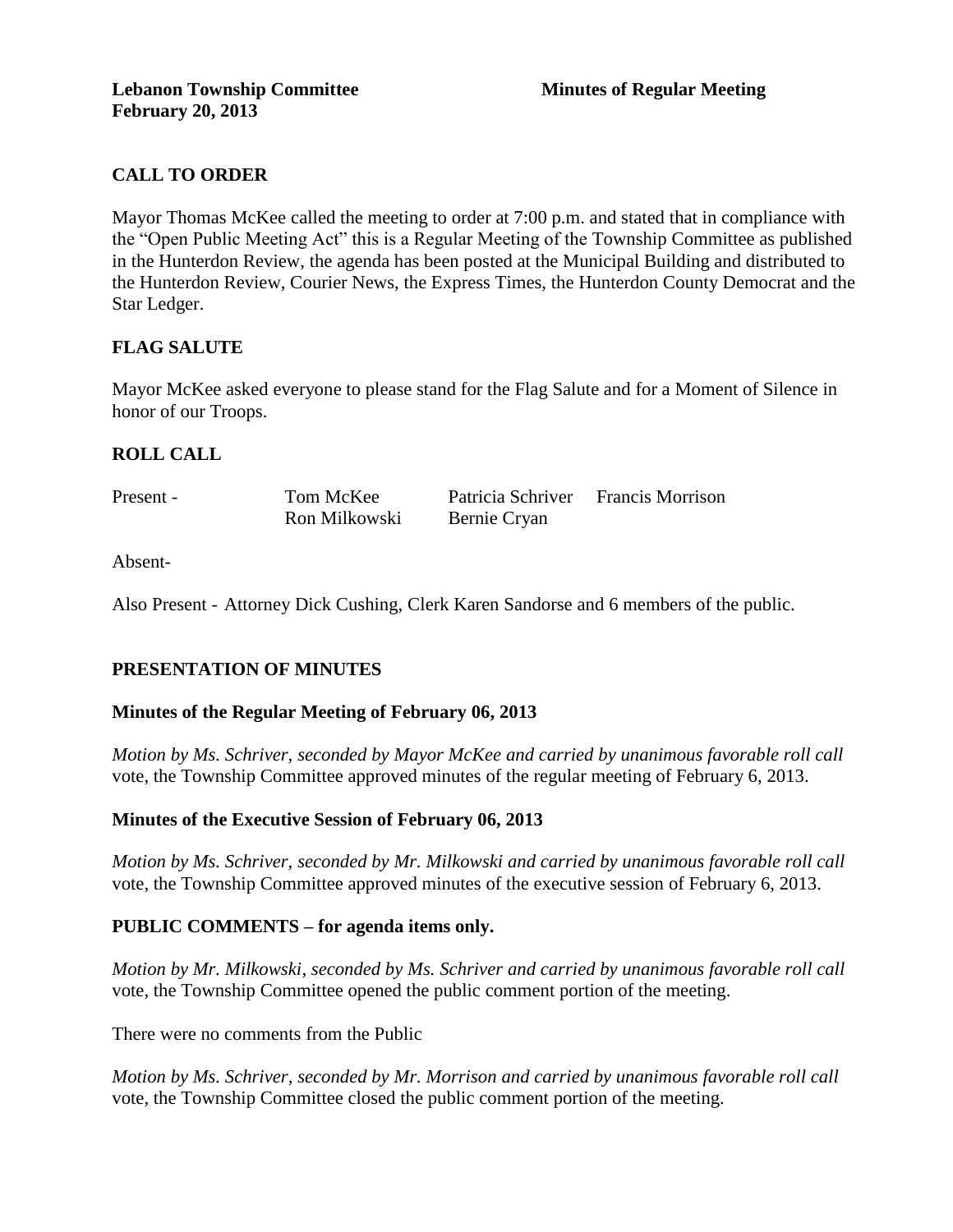LTCM 02/20/2013 Page 2 of 10

#### **ORDINANCE**

#### **Public Hearing**

#### **Ordinance No. 2013-03- Authorizing the Acquisition of Real Property – Blk 64, Lot 7.03**

Mayor McKee stated that this is a sliver of property being added to Fire Station No. 1 to make the lot more conforming through a lot line adjustment.

*Motion by Ms. Schriver, seconded by Mayor McKee and carried by unanimous favorable roll call*  vote*,* the public hearing for Ordnance No. 2013-03 was opened.

There were no comments from the public*.*

*Motion by Ms. Schriver, seconded by Mr. Milkowski and carried by unanimous favorable roll call*  vote, the public hearing for Ordinance No. 2013-03 was closed.

*Motion by Ms. Schriver, seconded by Mr. Cryan and carried by unanimous favorable roll call vote,* the Township Committee adopted Ordinance No. 2013-03 as written below.

# **TOWNSHIP OF LEBANON COUNTY OF HUNTERDON ORDINANCE NO. 2013-03 AN ORDINANCE AUTHORIZING THE ACQUISITION OF REAL PROPERTY KNOWN AS A PORTION OF BLOCK 64, LOT 7.03 ON THE TAX MAP OF THE TOWNSHIP OF LEBANON**

WHEREAS, the Township of Lebanon has determined that a portion of the property known as Block 64, Lot 7.03 (hereinafter, the Property), is needed by the Township for a public purpose; and

WHEREAS, the Township of Lebanon wishes to engage in the process of negotiating with the owners of the Property to acquire a fee simple interest in a portion of said block and lots;

NOW, THEREFORE, BE IT ORDAINED by the Township Committee of the Township of Lebanon, in the County of Hunterdon and State of New Jersey, as follows:

1.That the acquisition of a fee simple real property interest in a portion of Block 64, Lot 7.03, as approximately described by Schedule A attached hereto, is hereby authorized by purchase for the amount of \$1000.00. The actual metes and bounds description of the Property will be in accordance with a survey to be prepared on behalf of the Sellers.

2. That the Township shall pay for all surveys, preparation of documents or other submissions relating to this acquisition and to a proposed lot line adjustment/minor subdivision required to effect this transaction.

3. That the Township may assign its obligations and liabilities under any Contract entered into with the Owners to the Lebanon Township Fire Department.

BE IT FURTHER ORDAINED that the Mayor, Clerk of the Township, Township Treasurer, and any other proper official of the Township be and each of them is hereby authorized and directed to execute and deliver any and all documents and instruments and to do and cause to be done any and all acts and things necessary or proper for carrying out the transactions contemplated by this Ordinance; and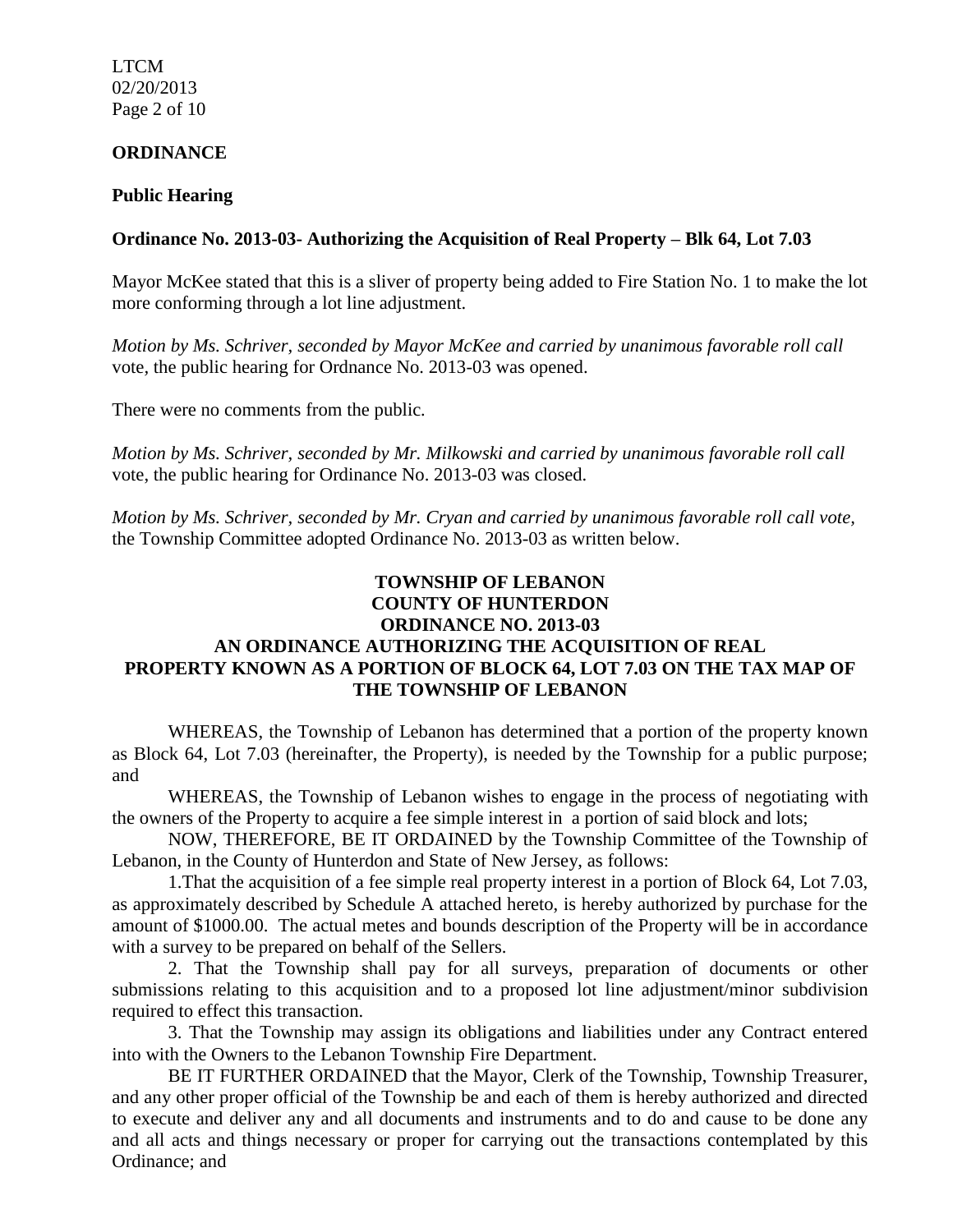LTCM 02/20/2013 Page 3 of 10

BE IT ORDAINED that this Ordinance shall take effect immediately upon publication following final passage and the filing of a copy thereof with the Planning Board of the County of Hunterdon.

## **RESOLUTIONS**

### **Resolution No. 33-2013 - Professional Service Appointment**

*Motion by Ms. Schriver, seconded by Mr. Morrison, and carried by unanimous favorable roll call*  vote, the Township Committee approved Resolution No. 33-2013 as written below.

## **TOWNSHIP OF LEBANON COUNTY OF HUNTERDON STATE OF NEW JERSEY RESOLUTION NO. 33-2013 PROFESSIONAL SERVICE APPOINTMENTS**

WHEREAS, there exists a need for Attorneys, Engineers, and Professional Experts for the Township of Lebanon, and

WHEREAS, the Local Public Contracts Law (N.J.S. A. 40A:11-1 et seq.) required that the resolution authorizing the award of contracts for "Professional Services" without competitive bids must be publicly advertised; and

WHEREAS, the Mayor, Township Clerk and Chief Financial Officer are hereby authorized and directed to execute the agreements

WHEREAS sufficient funds are available in the 2013 Temporary Budget and will be made available in the 2013 Municipal Budget for the Township of Lebanon for such services.

NOW THEREFORE, BE IT RESOLVED by the Township Committee of the Township of Lebanon, in the County of Hunterdon, on this 20th day of February, 2013 as follows:

- 1. Heritage Consulting Engineers is hereby appointed to provide professional land surveying and drafting services to maintain and provide updates to the Lebanon Township Municipal Tax Map for the year 2013.
- 2. Where Mayor, Clerk and the Chief Financial Officer are hereby authorized and directed to execute the agreements

### **OLD BUSINESS**

### **Township Dinner – DJ's Agreement**

*Motion by Ms. Schriver, seconded by Mr. Cryan, and carried by unanimous favorable roll call vote,* the Township Committee approved an Agreement with Spinner's Plus DJ's for DJ services at the Township Dinner at a cost of \$550.00 with the \$200.00 deposit approved for payment. The final payment of \$350.00 is to be made at the Township Dinner on April 20, 2013.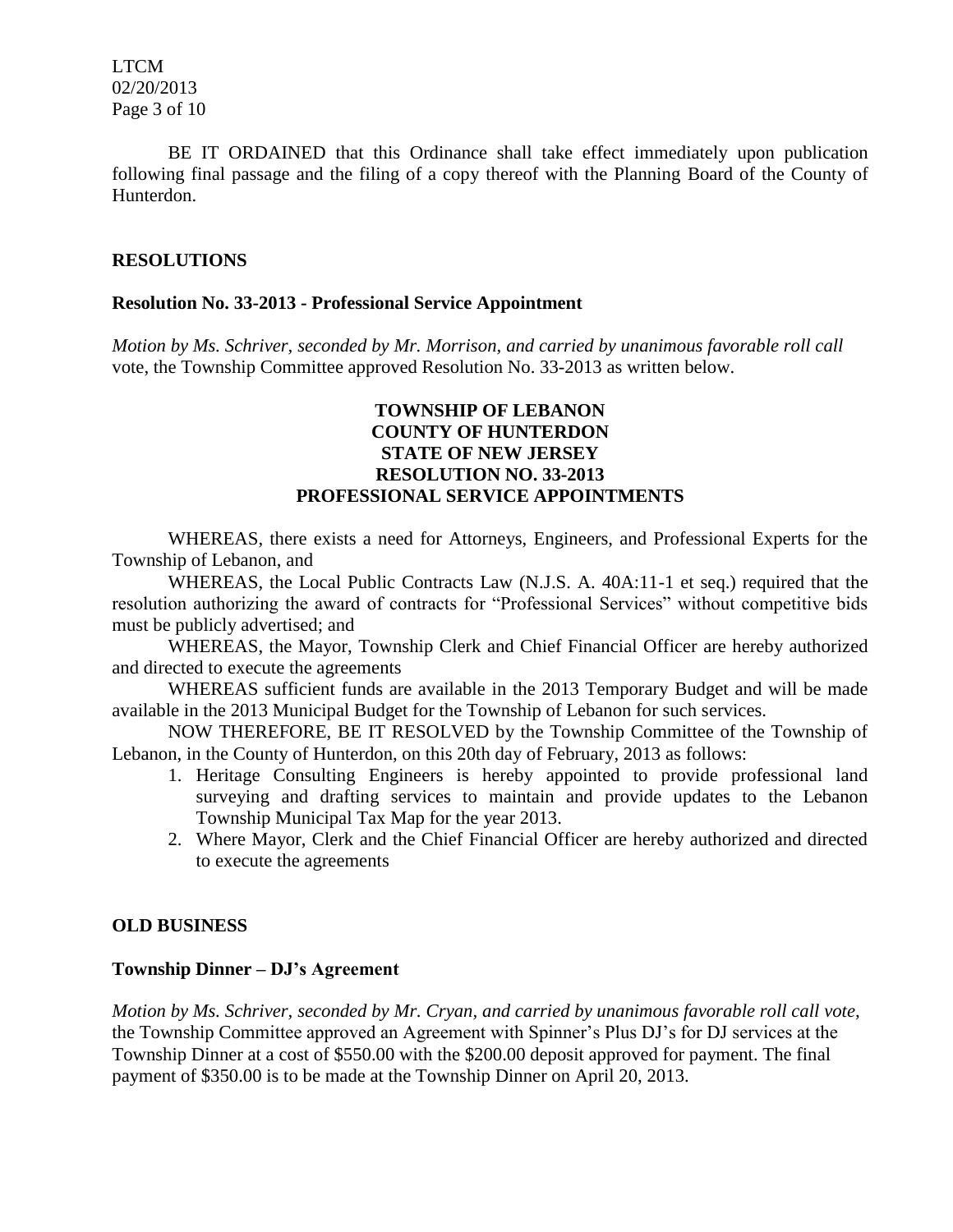LTCM 02/20/2013 Page 4 of 10

## **Schedule Budget Meetings**

*Motion by Ms. Schriver, seconded by Mr. Morrison, and carried by unanimous favorable roll call*  vote, the Township Committee scheduled Budget Worksessions to be held on Thursday, March 7 2013, Wednesday, March 13, 2013 and Tuesday, March 19, 2013 and authorized the Clerk to advertise. All worksessions will be held at 6:00 p.m.

## **Unsafe Structures – 2069 Route 31**

Mayor McKee stated that the Committee is still waiting on the receipt of quotes for the demolition of the two structures. One quote has been received and there may be four more submitted. Mayor McKee stated the all quotes will hopefully be in by next week. Attorney Cushing stated that the Township is required to provide 24 hour notice to the property owner prior to the demolition. Attorney Cushing's office was unable to locate the owner; however, they located the agent for the service of process in Trenton. Attorney Cushing asked the Police Chief if one of the Officers could hand deliver the notification to insure delivery and receipt. The notification was delivered and the Township's obligations were upheld from a legal standpoint.

## **Fire Department Generator**

Ms. Schriver asked Mr. Milkowski if he checked with the Fire Department on sharing the Municipal Building generator. Mr. Milkowski stated that he did not. Ms. Schriver stated that she will contact the Fire Department on the matter.

### **Municipal Complex Cell Tower – Co-locator Agreement**

Ms. Schriver asked what the status is of the Co-locator Agreement with Nextel. Ms. Schriver stated that Nextel is listed as a co-locator however the Township has not received any rent. Attorney Cushing stated that he does not believe that the co-locator lease has been signed and that Verizon's obligation was based on the receipt of building permits. The co-locator agreement will need to be looked at to see when Nextel is obligated to start paying.

Mr. Milkowski asked about a letter received from a company that would like to manage the cell tower. Ms. Schriver said that she is familiar with the request and feels that the Township should explore the option, however, not until the Nextel matter is resolved.

### **Budget Worksessions**

Mr. Cryan asked if the Committee will be meeting with the Department Heads during the Budget Worksessions. Mayor McKee stated that the first meeting will be with the Chief Financial Officer and then the Committee will meet with the Department Heads at a subsequent meeting. The Department Heads will be notified of the worksession dates.

### **North Hunterdon Municipal Court**

Mayor McKee stated that the North Hunterdon Municipal Court is winding down and will be moving next week. All court files and records will be moved to Clinton Township who will be the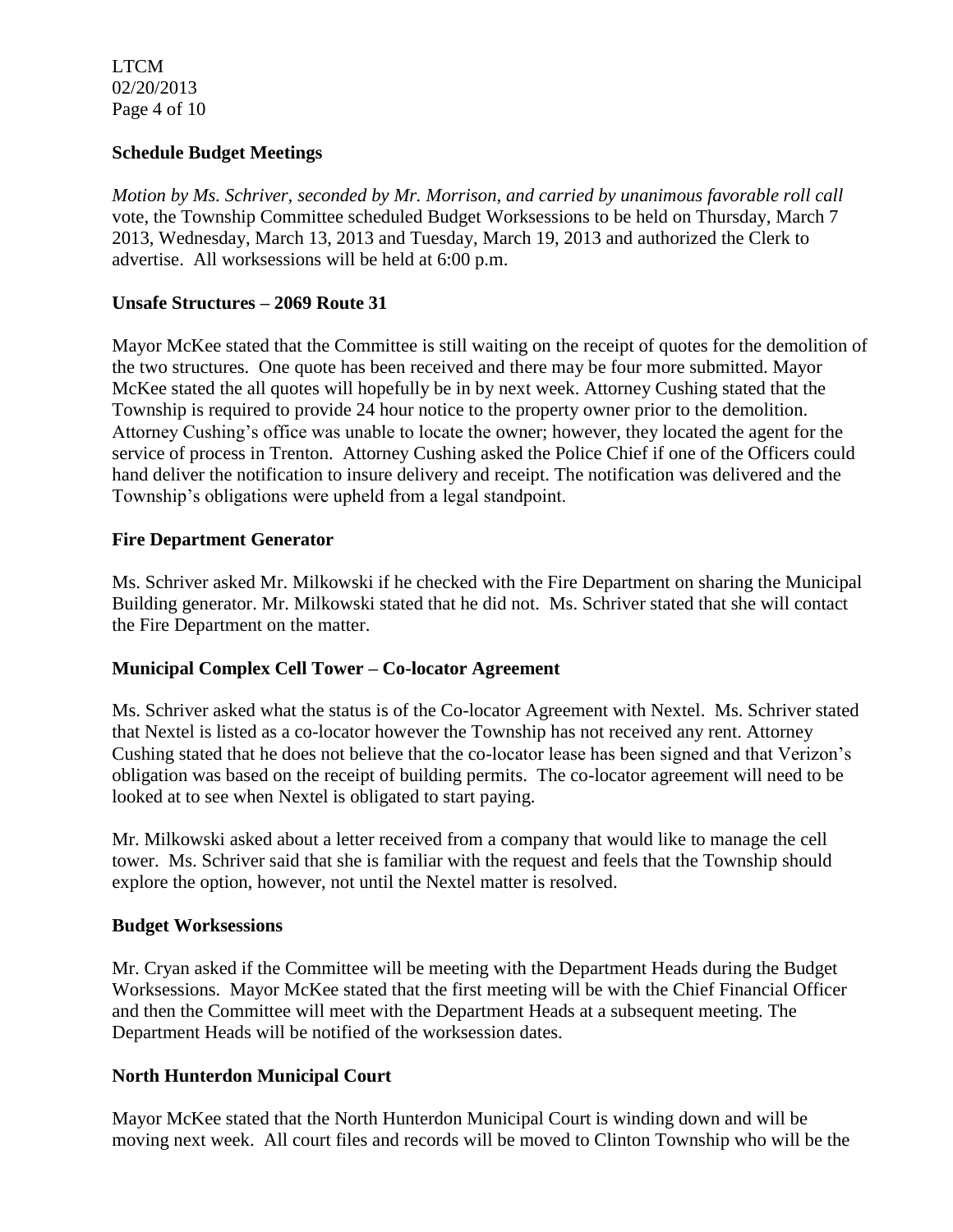LTCM 02/20/2013 Page 5 of 10

custodial court. There will be an online auction to dispense of all existing furniture, pews and equipment. The auction will be held from early next week to early March.

### **NEW BUSINESS**

#### **Insurance Coverage**

Mr. Tom Groendyke was present to discuss the Township's insurance coverage. Mr. Groendyke stated that the Township has two different insurance companies handling the Township's property and causality insurance. Statewide Joint Insurance Fund handles the Worker's Compensation and the Excess Liability. Selective Insurance Company handles the majority of the rest of the coverage; property, liability and automobile for the Township. The Statewide policy renewed on January 1, 2013 and at this time it is the Selective package policy which will renew on March 1, 2013. There has been an increase in proposed costs and deductibles due to the number of losses the Township has faced in the past few years with professional liability. Mr. Groendyke stated that both companies wanted to write the entire package and ended up with very similar costs. Mr. Groendyke discussed the proposals with the Committee and the possible options they have. The deductible for each policy will now be \$25,000.00 per incident. Mr. Cryan asked what the savings are "apples to apples" between the two company's proposals. Mr. Groendyke stated that the savings would be \$4000.00, if the Township remains with Selective Insurance. Ms. Schriver, Mayor McKee and Mr. Cryan all stated their support in accepting Selective Insurance's proposal.

*Motion by Ms. Schriver, seconded by Mr. Cryan, and carried by favorable roll call vote, the* Township Committee accepted the Selective Insurance proposal as provided by Mr. Groendyke for 2013. AYES: Schriver, McKee, Morrison, Cryan ABSTAIN: Milkowski

### **Request for a Red Light/Siren Permit – Edward Schaffer**

Tabled to the March 20, 2013 meeting.

# **Request for a Blue Light Permit – Jared Patriarca & David Sulpy**

*Motion by Ms. Schriver, seconded by Mr. Cryan, and carried by favorable roll call vote, the* Township Committee approved a blue light permit for Jared Patriarca and David Sulpy. AYES: Schriver, McKee, Morrison, Cryan ABSTAIN: Milkowski

## **New Jersey Conservation Foundation – HC Open Space Trust Fund Application, Block 16 Lot 16**

Ms. Schriver stated that in the recent past New Jersey Conservation Foundation had requested support from the Township Committee in the purchase of the Four Seasons Outdoor Center land. The NJCF is now looking to acquire the Lockheed Martin Property which adjoins the Four Seasons property. The tract travels across the river to County Route 513. Ms. Schriver stated that it is a valuable piece of property and it will be a benefit to the Township in not having the property developed. Ms. Schriver recommended that the Township Committee support the NJCF in acquiring the property. Mayor McKee stated that he feels that it makes perfect sense in preserving the tract as it connects to adjacent preserved land. Mr. Milkowski stated that in the past the possibility of a cell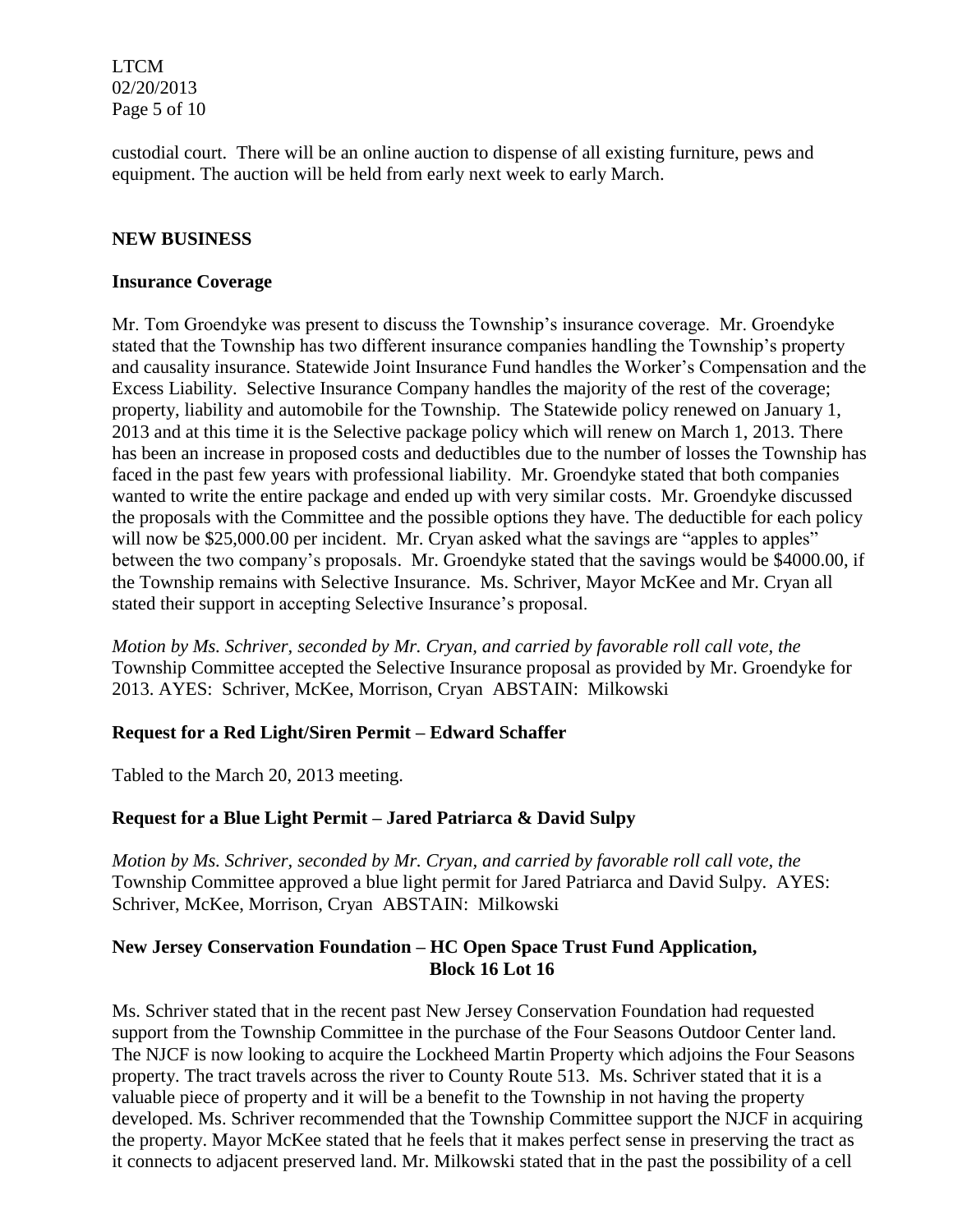LTCM 02/20/2013 Page 6 of 10

tower being located in the area was discussed and noted that there is a lawsuit pending at this time due to a cell tower having to be moved to the opposite side of County Route 513. Mr. Milkowski stated that he would like to prevent future problems. Mr. Milkowski questioned that if, in the future, a cell tower company wanted to be added to the Lockheed tower, would this acquisition prevent it from happening. Mr. Milkowski stated that if the acquisition would exempt the possibility of a cell tower being located on the property he could not support the acquisition. The Committee discussed the concerns Mr. Milkowski raised. Mr. Cryan stated that he feels that the acquisition is a great idea as the trail is used by many and it makes perfect sense for it to be blended into the system based on its location.

*Motion by Ms. Schriver, seconded by Mayor McKee, and carried by favorable roll call vote, the* Township Committee authorized the Clerk to send a letter to the New Jersey Conservation Foundation expressing support in the acquisition of the Lockheed Martin parcel as set forth in the NJCF's letter improperly, dated January 18, 2013. AYES: Schriver, McKee, Morrison, Cryan ABSTAIN: Milkowski

## **Mr. Michael Griffin Correspondence - Spruce Run Road Speed Limit**

The Committee received a letter from Mr. Michael Griffin of Spruce Run Road. Mr. Griffin informed the Committee of damage his property received when a driver, who left the scene, crashed into his split rail fence in front of his home. Mr. Griffin stated that he was surprised to hear, from a Police Officer, that Spruce Run Road is not a posted road and therefore the speed limit is 50 miles per hour. Mr. Griffin feels that it is unsafe to drive at a maximum speed of 50 mph on that road. Mr. Griffin stated that 30 to 35 miles per hour would seem to be a reasonable speed to travel safely.

*Motion by Mayor McKee, seconded by Mr. Morrison, and carried by favorable roll call vote, the* Township Committee requested that the Police Chief conduct a speed survey on Spruce Run Road and to provide a recommendation to the Township Committee for their consideration.

### **Employees Length of Service**

Mayor McKee stated that the Committee would like to look into providing recognition to the Township's employees based on their length of service. Mayor McKee stated that there are many employees who have been with the Township for a while and the Committee should honor or celebrate their length of service. Mr. Milkowski stated that there are a number of employees who have been with the Township for a number of years and there are two ways of looking at it. The Township has been a good place to work for the employees to be here this long and they have been good employees to be here this long. Mr. Milkowski stated that it is a "win/win" situation for all. Mayor McKee appointed Mr. Cryan and Ms. Schriver to work together in formulating a Length of Service award program for the employees.

### **DPW Garage**

Mr. Milkowski stated that he was informed today that there is telephone service work that needs to be completed at the DPW Garage and the well water test failed due to iron and low PH. Based on the well test results there will need to be a water treatment system installed. Mr. Milkowski stated that the DPW Manager has received quotes on the phone service and the water treatment system and has a few more calls out that have not been returned. Mr. Milkowski stated that Mr. Gabriel did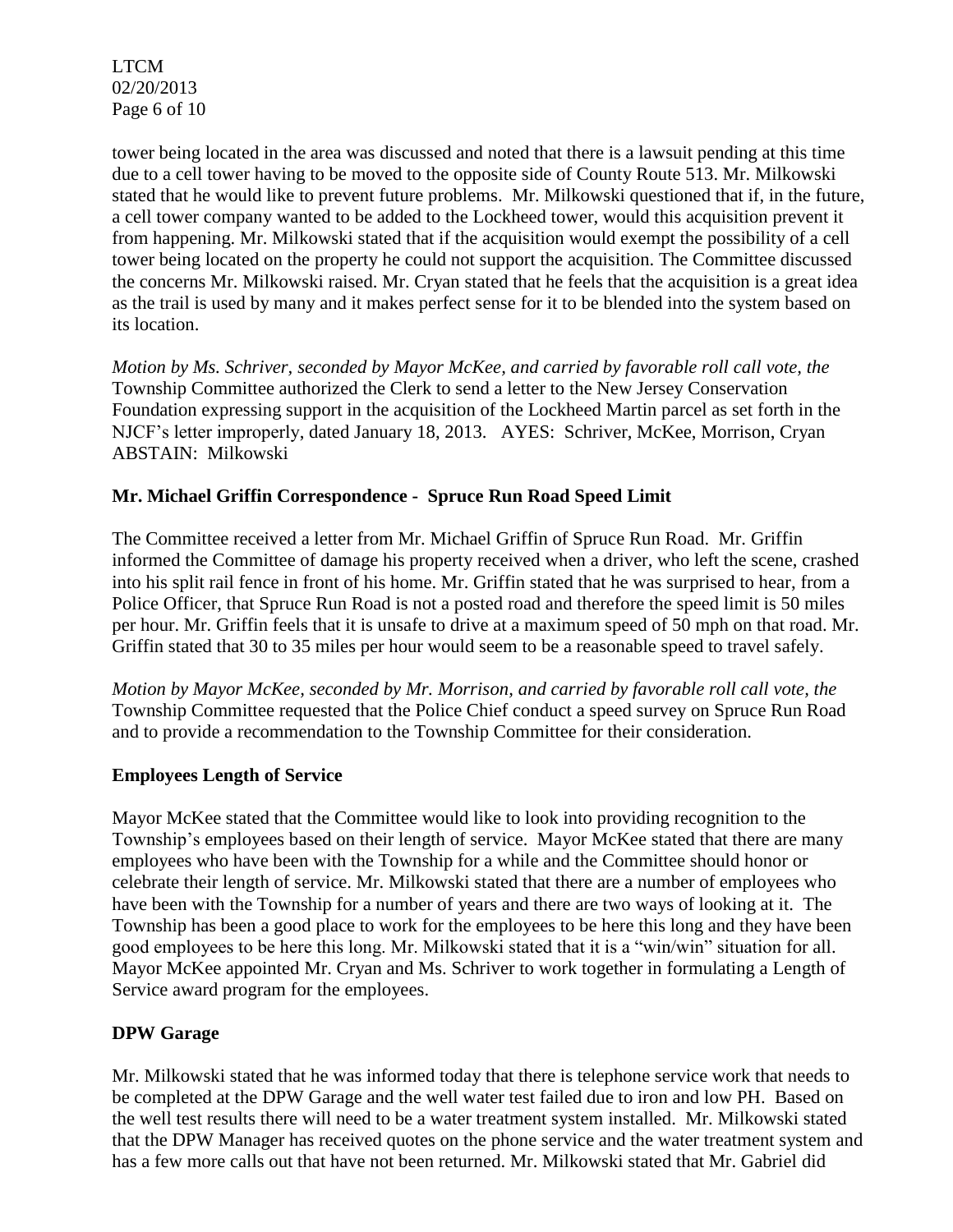LTCM 02/20/2013 Page 7 of 10

receive two quotes on the phone system. Mayor McKee stated that one quote was received from Cooper Home Systems in the amount of \$3874.00 and one was received from TKG Technologies, L.L.C. in the amount of \$5445.00. Mayor McKee stated that the Cooper Home Systems quote covers all of the needs for the garage.

*Motion by Mr. Milkowski, seconded by Ms. Schriver and carried by favorable roll call vote, the* Township Committee approved a quote from Cooper Home Systems for phone, cable, internet, and alarm system installations at the DPW Building at a cost of \$3874.00. AYES: Schriver, McKee Milkowski, Morrison NAYS: Cryan

Mr. Gabriel did attempt to obtain quotes for the water treatment system, however, has only received one at this time.

*Motion by Mr. Milkowski, seconded by Ms. Schriver and carried by unanimous favorable roll call*  vote, the Township Committee approved a quote from D & L Pumping Company in an amount not to exceed \$2995.00. If the DPW Manager should receive a lower quote he is authorized to award the quote to that particular company.

# **PRESENTATION OF VOUCHERS**

Committee Members provided a description of vouchers exceeding \$1000.00.

*Motion by Ms. Schriver, seconded by Mr. Morrison and carried by unanimous favorable roll call*  vote, the Township Committee approved the February 20, 2013 bill list in amount of \$101,636.59.

# **CORRESPONDENCE**

a. DPW Project Report – Architect Keith Chambers

Mr. Milkowski read the Architect's project report. Mr. Cryan stated that the report is five days old and asked if there were any updates. Mr. Milkowski stated that he has not heard of any. Mr. Cryan asked if the telephone data cables were entry cables since they were just approved to be run. Mr. Milkowski stated that he believes that the work is interior work. Mr. Cryan asked if the Committee needs to remind the Architect that the project is committed to be complete in eight days. Mr. Milkowski stated that he will contact Mr. Chambers tomorrow as a reminder. Mr. Cryan stated that he needs to be reminded that there is no money coming until the work is complete.

### **Lebanon Township Memorial Park Minutes**

Mayor McKee thanked the Memorial Park Committee for submitting their meeting minutes to the Committee for their information and asked Ms. Schriver to relay his appreciation to the Park Committee members.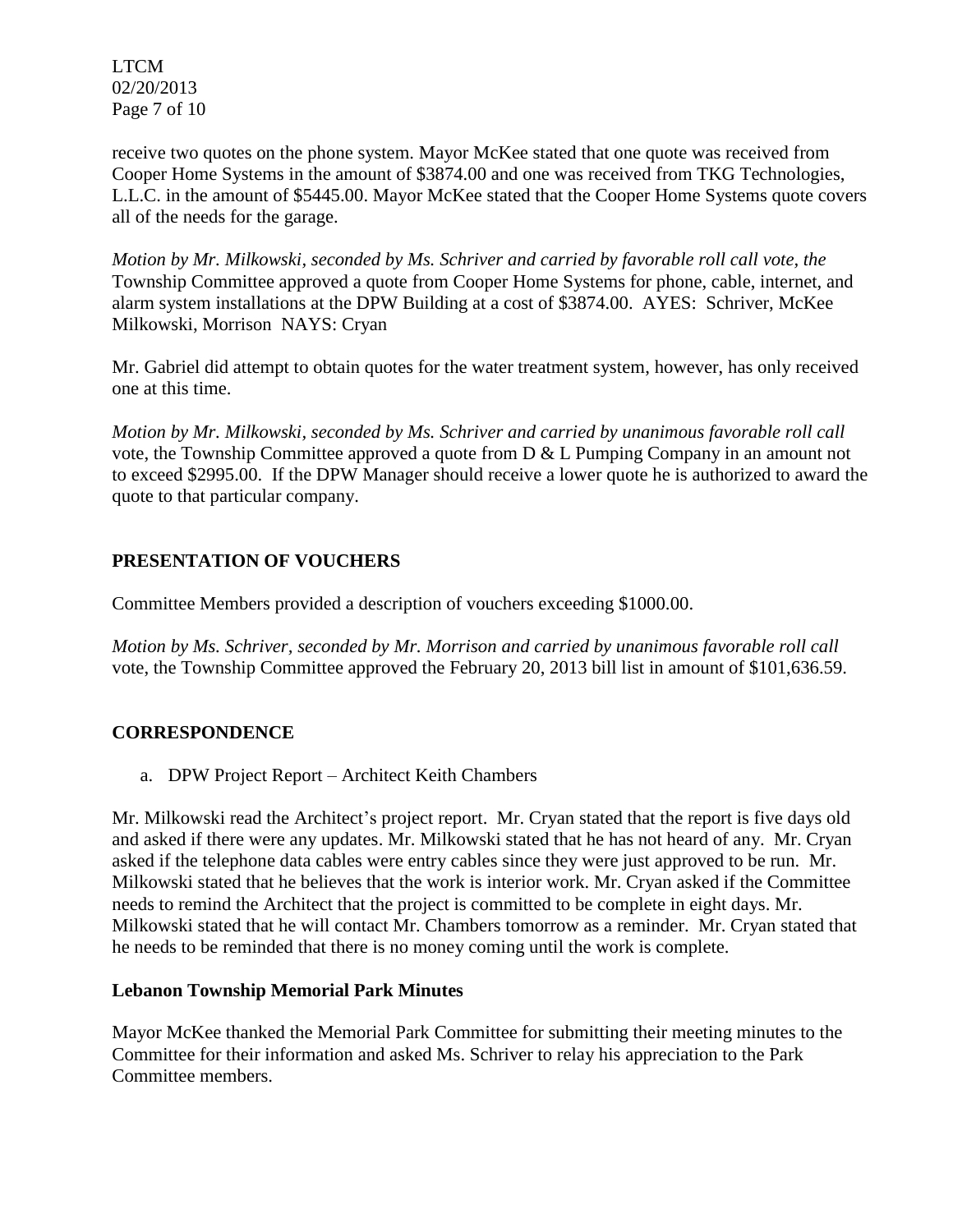### LTCM 02/20/2013 Page 8 of 10

## **PUBLIC COMMENTS**

*Motion by Mr. Cryan, seconded by Ms. Schriver and carried by unanimous favorable roll call vote*, the Township Committee opened the Public Comment portion of the meeting.

Nancy Darois questioned if the garage project is complete. Ms. Darois stated that she thinks that the extension has expired. Once they are over the time extension they should be fined. Ms. Darois was informed that the contactor has until February 28, 2013 to complete the building. Ms. Darois asked if there will be an open house for the public once the building done. The Committee stated that they will speak to the DPW Manager and look into an open house when the weather gets warmer. Ms. Darois stated that speeding on Anthony Road is terrible. There are two 35 mph speed limit signs but no one knows what 35 mph means. Ms. Darois stated that there is going to be a serious crash one of these days and someone is going to get hurt.

Ms. Laurie Hoffman stated that it concerns her that Ms. Schriver makes all of the motions and the rest of the Committee does not participate.

Mr. Victor Hoffman asked what is going to be done on the property located at 2069 Route 31 where the two buildings need to be demolished. Mayor McKee stated that the two standing structures need to be taken down and removed from the site. The clean fill, in manageable sizes, will infill the excavated areas. Mr. Hoffman asked if the block will be removed from the basement up. Mayor McKee stated that they will break up the slab for proper drainage and it will be placed back into the area so there will not be a hole. Mayor McKee stated that it needs to be safe. Mr. Hoffman informed the Committee of a concern he has at the end of Buffalo Hollow Road where there is the little side road that runs parallel to Route 31. Mr. Hoffman stated that there is a bus parking area on the Davara property and when exiting the property the buses do not stop when entering the service road. Mr. Hoffman asked if it is possible to have a stop sign placed on the property to correct the problem before someone is hurt. The Committee will have the Police Chief look into Mr. Hoffman's request and to ask the owner if it would be acceptable to place a stop sign on his property. An ordinance may need to be drafted relative to such also.

Mr. Paul Ibsen, President of the Lebanon Township Volunteer Fire Department, stated that Fire Chief Edd Schaffer and Deputy Chief Tom Carlucci were unable to attend the meeting so he was present to ask if they could come before the Committee with a formal proposal in taking over the squad building and making it part of the Fire Department. Mr. Ibsen noted that he knows that there has been discussion on making the building a community center and the building could still be used for any community event if the Fire Department takes the building over. Mr. Ibsen stated that he does not know the condition of the building or the state of disrepair it is in. The Fire Department will be present at the March 20, 2013 meeting to discuss a more formal proposal.

*Motion by Mr. Milkowski, seconded by Mayor McKee and carried by unanimous favorable roll call*  vote the Township Committee closed the public comment portion of the meeting.

*Motion by Ms. Schriver, seconded by Mayor McKee and carried by unanimous favorable roll call*  vote, the Township Committee approved Resolution No. 32-2013 and convened in executive session at 8:40 p.m.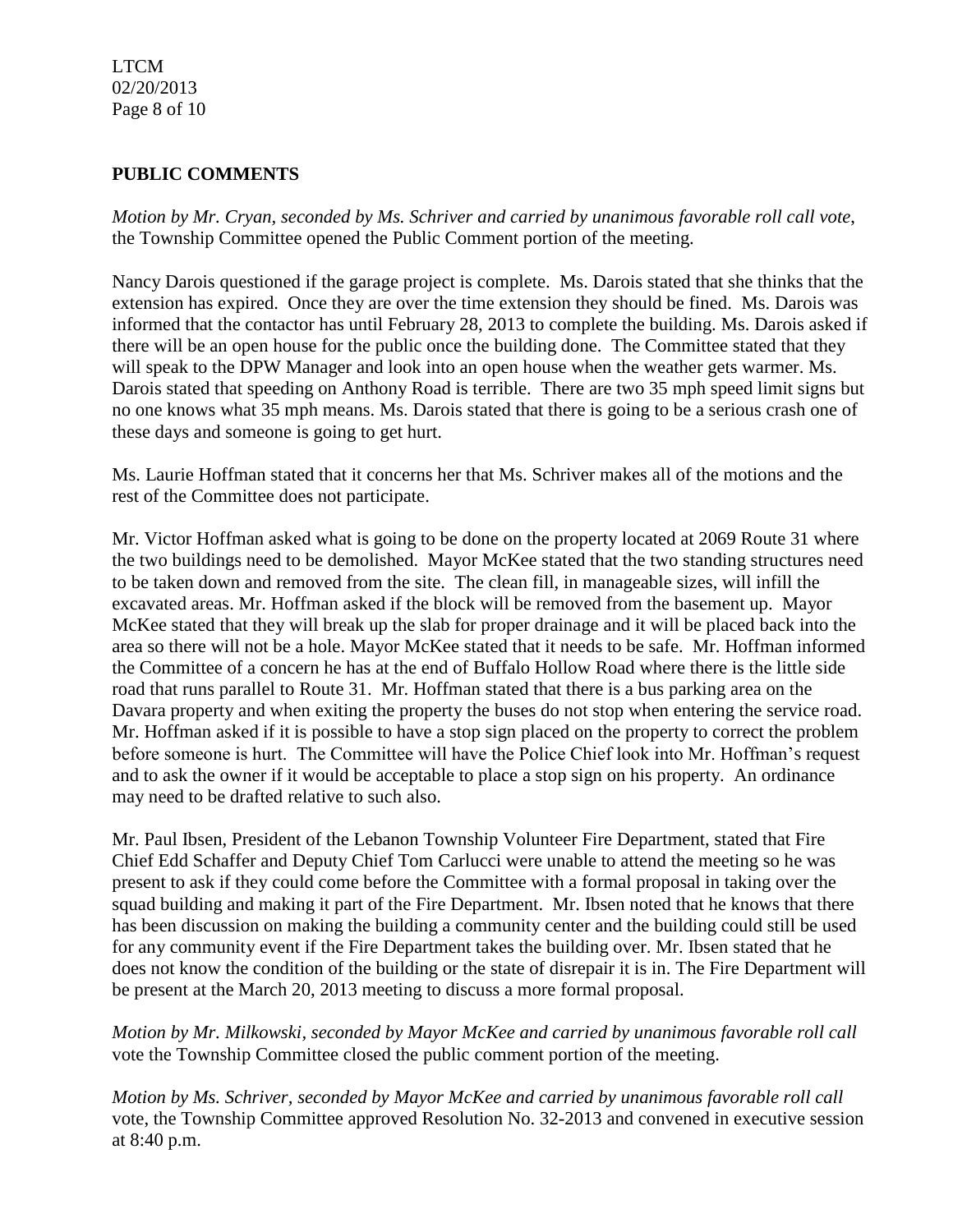## **TOWNSHIP OF LEBANON COUNTY OF HUNTERDON STATE OF NEW JERSEY RESOLUTION NO. 32-2013 RESOLUTION AUTHORIZING EXECUTIVE SESSION**

WHEREAS, the Open Public Meetings Act; *N.J.S.A.* 10:4-6 *et seq*., declares it to be the public policy of the State to insure the right of citizens to have adequate advance notice of and the right to attend meetings of public bodies at which business affecting the public is discussed or acted upon; and

WHEREAS, the Open Public Meetings Act also recognizes exceptions to the right of the public to attend portions of such meetings; and

WHEREAS, the Mayor and Committee find it necessary to conduct an executive session closed to the public as permitted by the *N.J.S.A*. 40:4-12; and

WHEREAS, the Mayor and Committee will reconvene in public session at the conclusion of the executive session;

NOW, THEREFORE, BE IT RESOLVED by the Mayor and Committee of the Township of Lebanon, County of Hunterdon, State of New Jersey that they will conduct an executive session to discuss the following topic(s) as permitted by *N.J.S.A*. 40:4-12:

\_\_\_\_\_\_A matter which Federal Law, State Statute or Rule of Court requires be kept confidential or excluded from discussion in public (Provision relied upon:

A matter where the release of information would impair a right to receive funds from the federal government;

\_\_\_\_\_\_\_\_\_\_\_\_\_\_\_\_\_\_\_\_\_\_\_\_\_\_\_\_\_\_\_\_\_\_\_\_\_\_\_\_\_\_\_\_\_\_\_\_\_\_\_\_\_);

\_\_\_\_\_\_A matter whose disclosure would constitute an unwarranted invasion of individual privacy;

A collective bargaining agreement, or the terms and conditions thereof (Specify contract:  $\blacksquare$ );

 A matter involving the purpose, lease or acquisition of real property with public funds, the setting of bank rates or investment of public funds where it could adversely affect the public interest if discussion of such matters were disclosed; Real Estate Acquisitions;

Tactics and techniques utilized in protecting the safety and property of the public provided that their disclosure could impair such protection;

Investigations of violations or possible violations of the law;

X Pending or anticipated litigation or contract negotiation in which the public body is or may become a party; (The general nature of the litigation or contract negotiations is: \_\_\_Professional Service Contracts – . The public disclosure of such information at this time would have a potentially negative impact on the municipality's position in the litigation or negotiation; therefore this information will be withheld until such time as the matter is concluded or the potential for negative impact no longer exists.)